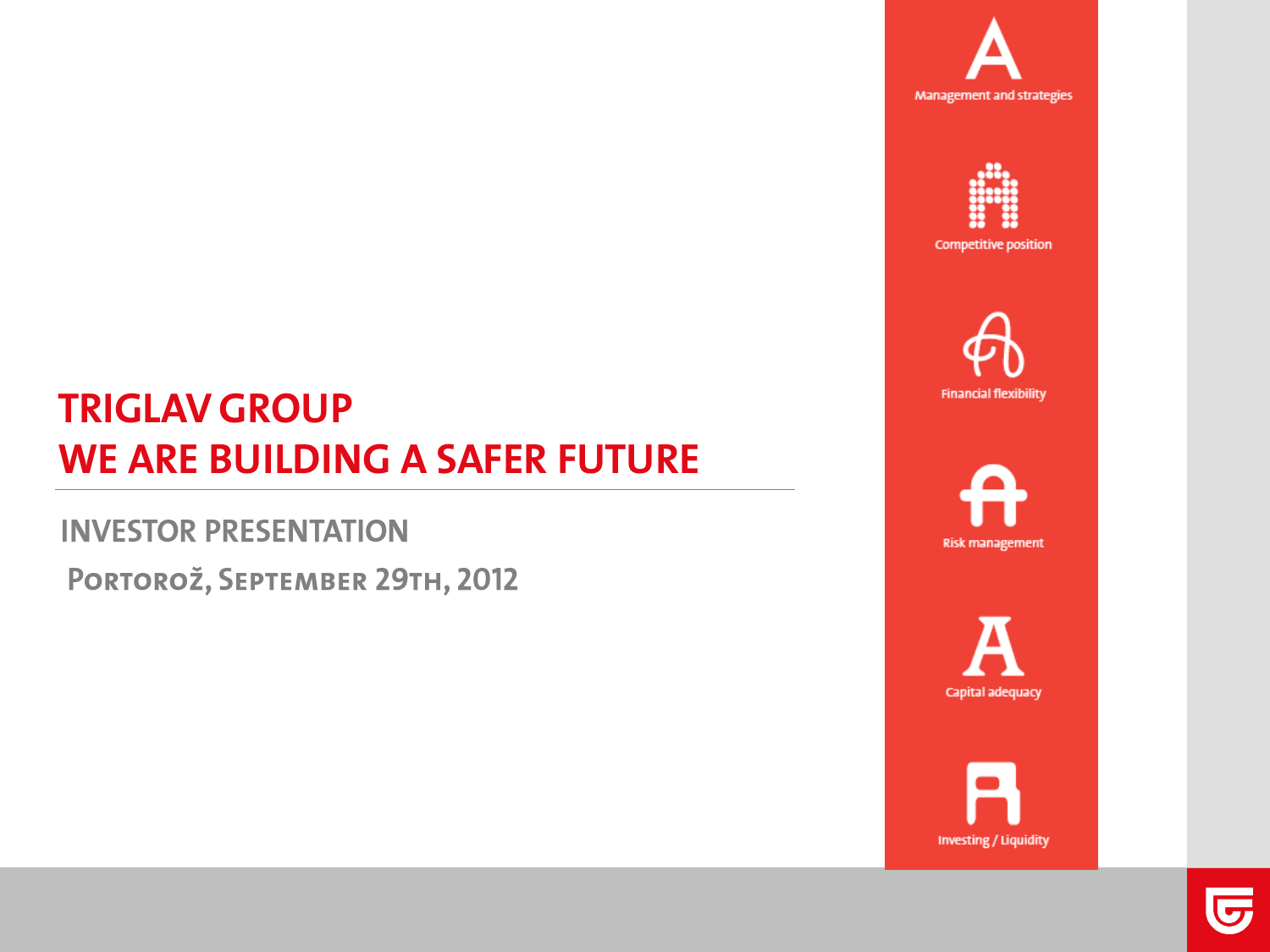## **TRIGLAV GROUP**

**Further profit growth in core business**

- **H1 profits up 22,1 %, further favorable movement in combined ratio**
- **Dividends at 0,70 EUR per share (47,7 % growth in dividends)**
- **Restructuring of the Management Board**
- **IFC, member of the World Bank Group, enters into Triglav INT as a minority partner of the Zavarovalnica Triglav to develop insurance business outside Slovenia – capitals increase expect by the end of 2012**
- **IMPACT OF financial crisis and situation in the banking sector on the value of investment portfolios**
- **Continuation of the ownership consolidation of the Triglav Group**
- **S&P downgraded Triglav Group credit rating form "A" to "A-" because of the recent lowering of the long-term sovereign credit rating of the Republic of Slovenia**
- **Discussions with other shareholders about the conditions of the capital increase of Abanka Vipa**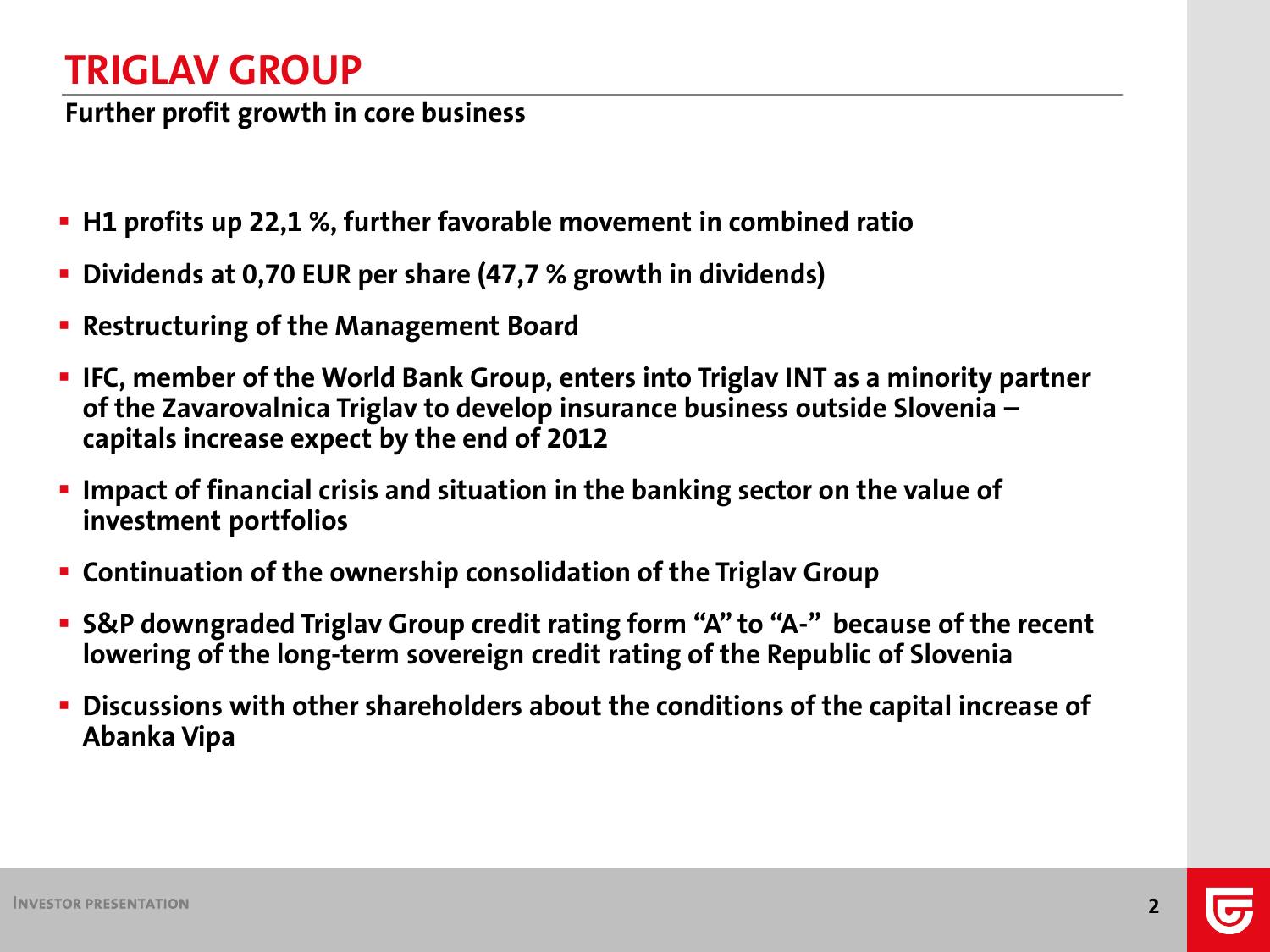## **TRIGLAV GROUP**

#### **Key Features**

- **Core business – 3 pillars**
	- **Insurance**
	- **Third-party asset management**
	- "Banking"
- **Triglav Group**
	- **Parent company Zavarovalnica** Triglav, d.d. 42 subsidiaries and 9 associated companies
	- **Market presence in 7 countries** and 8 markets
	- 5.447 employees

#### **S&P rating A-/negative**

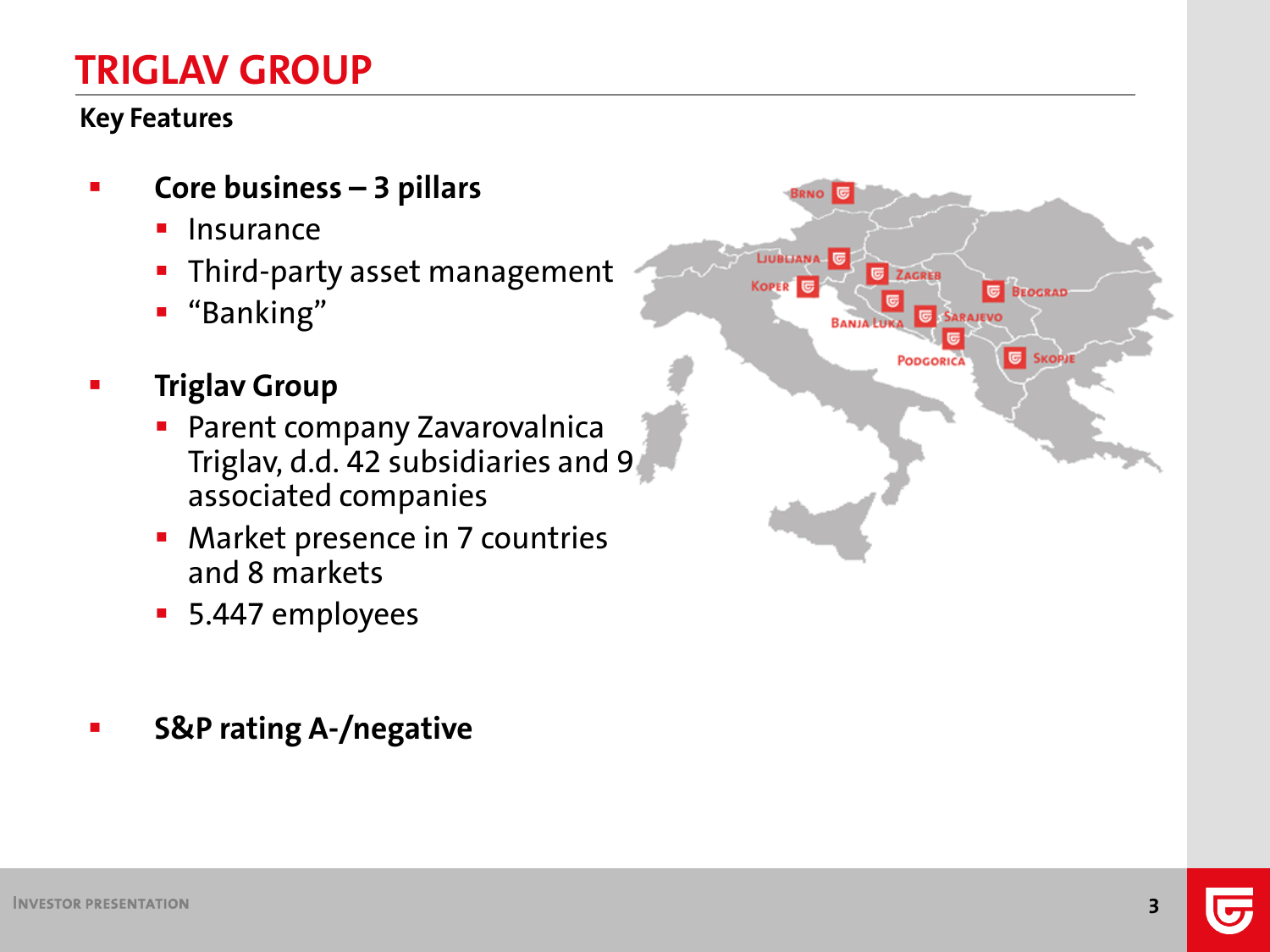## **TRIGLAV GROUP**

#### **The core business is insurance**

- **Insurance**
	- Non-life
	- $Life$
	- **EUR** million Supplementary pensions  $\bar{z}$
	- $H$  Health

#### **Asset management**

- **Mutual funds**
- Investment companies
- **Investment holdings**
- Real Estate

## **Banking**

- Significant interest in Abanka Vipa, d . d .
- **Strategic importance of banking** distribution channels in the fut ure

#### **PROFIT BY BUSINESS SEGMENTS IN H1 2012**

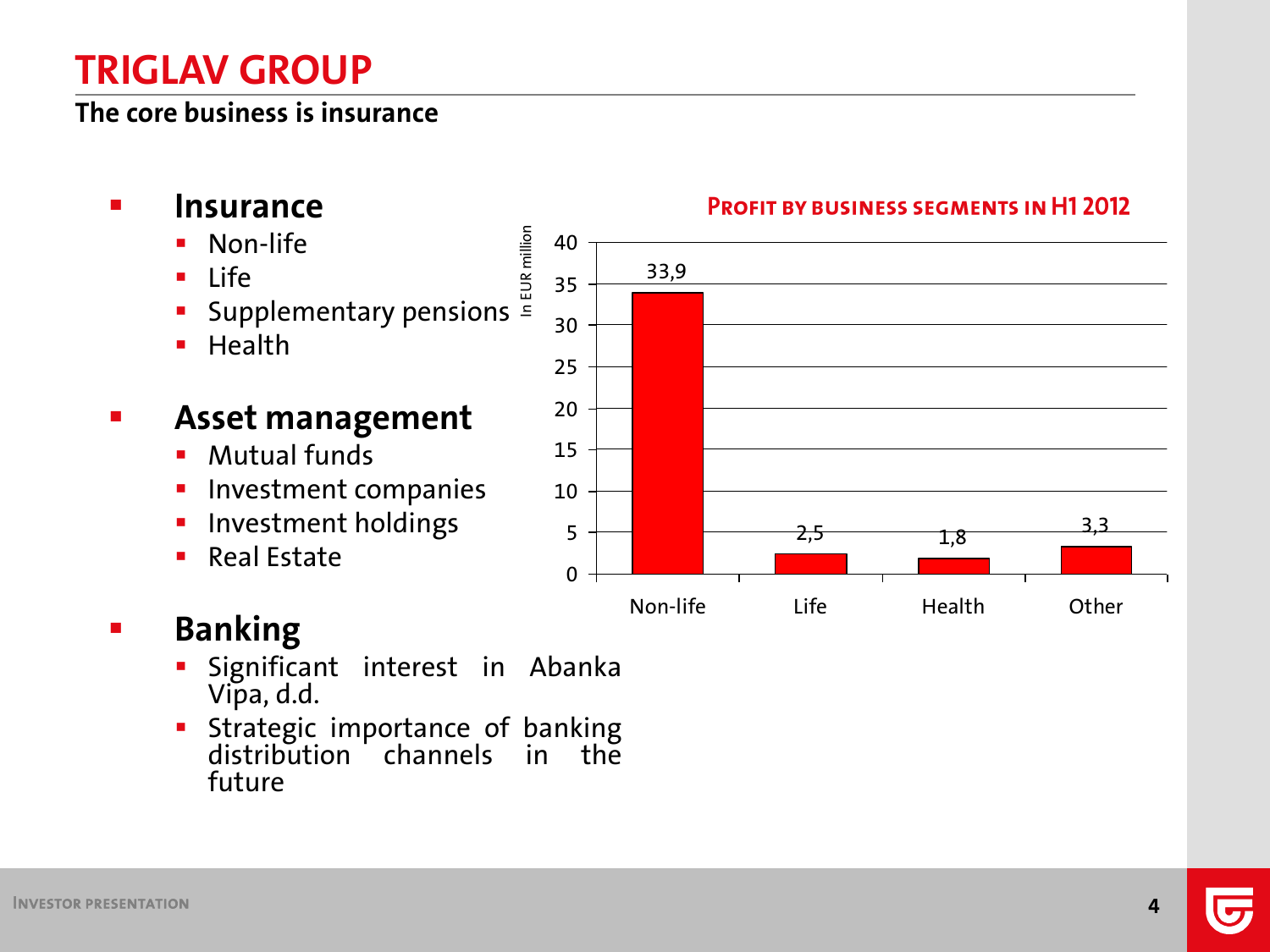## **THE MANAGEMENT TEAM**







#### Matjaž Rakovec, President of the Management Board, DOB: 1964

- BSc in Economics
- Extensive experience in insurance industry and sales
- Supervisory Board membership in: Krka, Jedrski Pool, Triglav INT, Triglav Osiguranje, Sarajevo and Lovćen Osiguranje
- Membership in numerous Boards including: Chamber of commerce and Industry of Slovenia, AmCham, Olympic Committee of Slovenia

#### Andrej Slapar, Member of the Management Board, DOB: 1972

- BSc in Law
- Extensive experience in insurance industry
- Supervisory Board membership in: Triglav Pojišt'ovna, Pozavarovalnica Triglav Re, Triglav Osiguranje Sarajevo, Triglav INT and Abanka Vipa
- Stanislav Vrtunski, Member of the Management Board, DOB: 1972
- MBA
- Extensive experience in insurance industry
- Supervisory Board membership in: Triglav Osiguranje Zagreb, AS Triglav Ljubljana



- Marica Makoter, Member of the Management Board employee representative, DOB: 1972 Bachelor of Law, Slovenian State Bar Examination
- Extensive experience in insurance industry and law
- Supervisory Board membership in: Triglav Osiguruvanje Skopje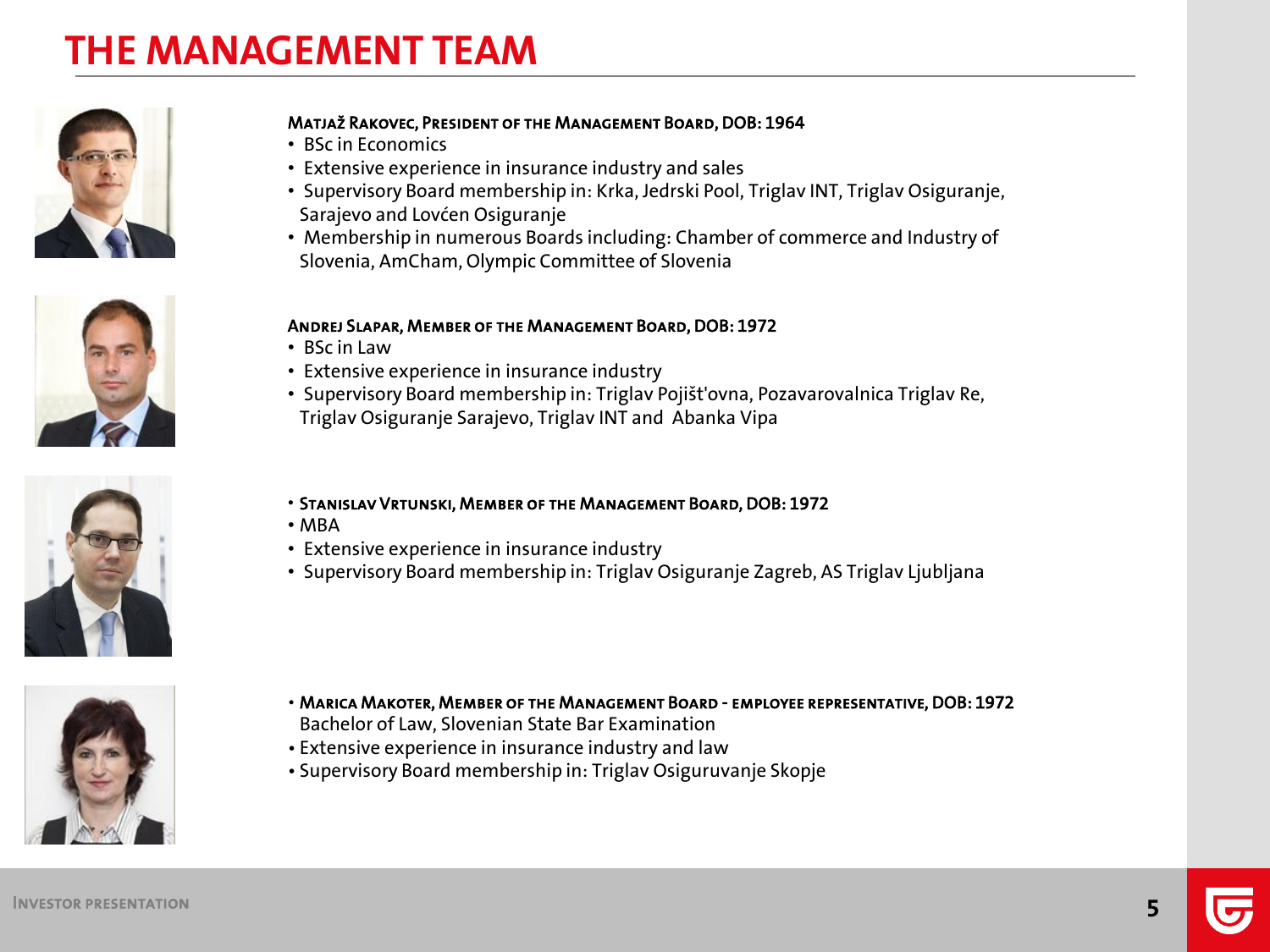# **FINANCIAL HIGHLIGHTS OF TRIGLAV GROUP FOR H1 2012**

#### **Performance inline with business plans**

|                                      | In EUR million |               |                 |  |
|--------------------------------------|----------------|---------------|-----------------|--|
|                                      | H1 2011        | H1 2012       | <b>INDEX</b>    |  |
| Gross written premium                | 549,9          | 523,6         | 95              |  |
| Net premium income                   | 456,9          | 443,5         | 97              |  |
| Gross claims settled                 | 296,7          | 301,7         | 102             |  |
| Net claims incurred                  | 282,5          | 291,5         | 103             |  |
| Gross operating costs*               | 112,3          | 112,7         | 100             |  |
| Profit before tax                    | 49,0           | 49,5          | 101             |  |
| Net profit for the accounting period | 34,1           | 41,6          | 122             |  |
|                                      | 30.6.2011      | 30.6.2012     | <b>INDEX</b>    |  |
| <b>Balance sheet total</b>           | 2.962,0        | 3.117,3       | 105             |  |
| Gross insurance technical provisions | 2.234,1        | 2.304,7       | 103             |  |
| Total equity                         | 489,5          | 539,3         | 110             |  |
| Number of employees                  | 5.064          | 5.447         | 108             |  |
|                                      |                | <b>Change</b> |                 |  |
|                                      | H1 2011        | H1 2012       | in percent. pt. |  |
| Expense ratio                        | 27,8%          | 27,6%         | $-0,2$          |  |
| Net claims ratio                     | 61,3%          | 60,4%         | $-0,8$          |  |
| Combined ratio                       | 89,0%          | 88,0%         | $-1,1$          |  |

\* Gross operating costs of insurance operations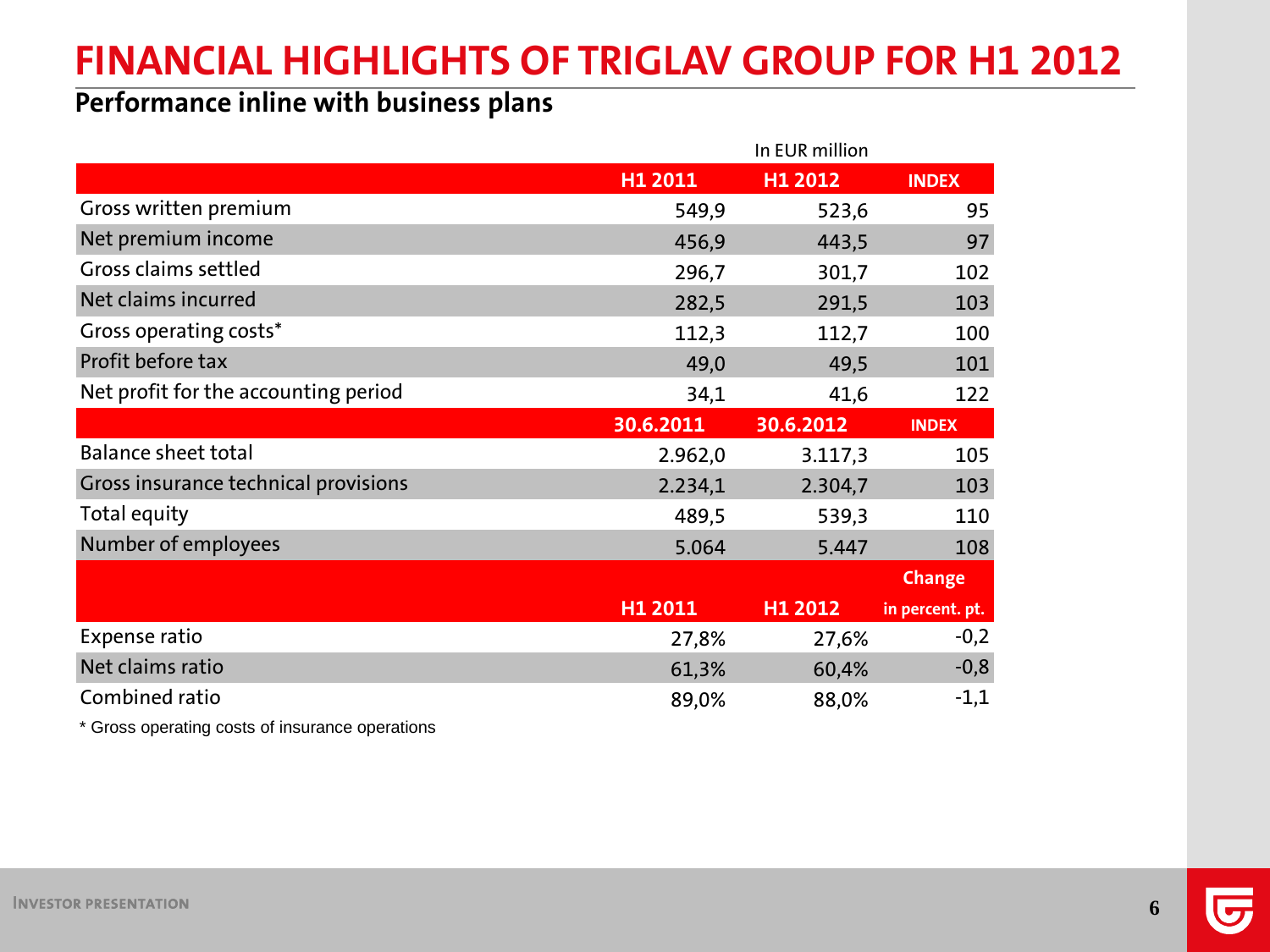## **GROSS PREMIUM WRITTEN IN H1 2012**

#### **Well balanced insurance portfolio structure**

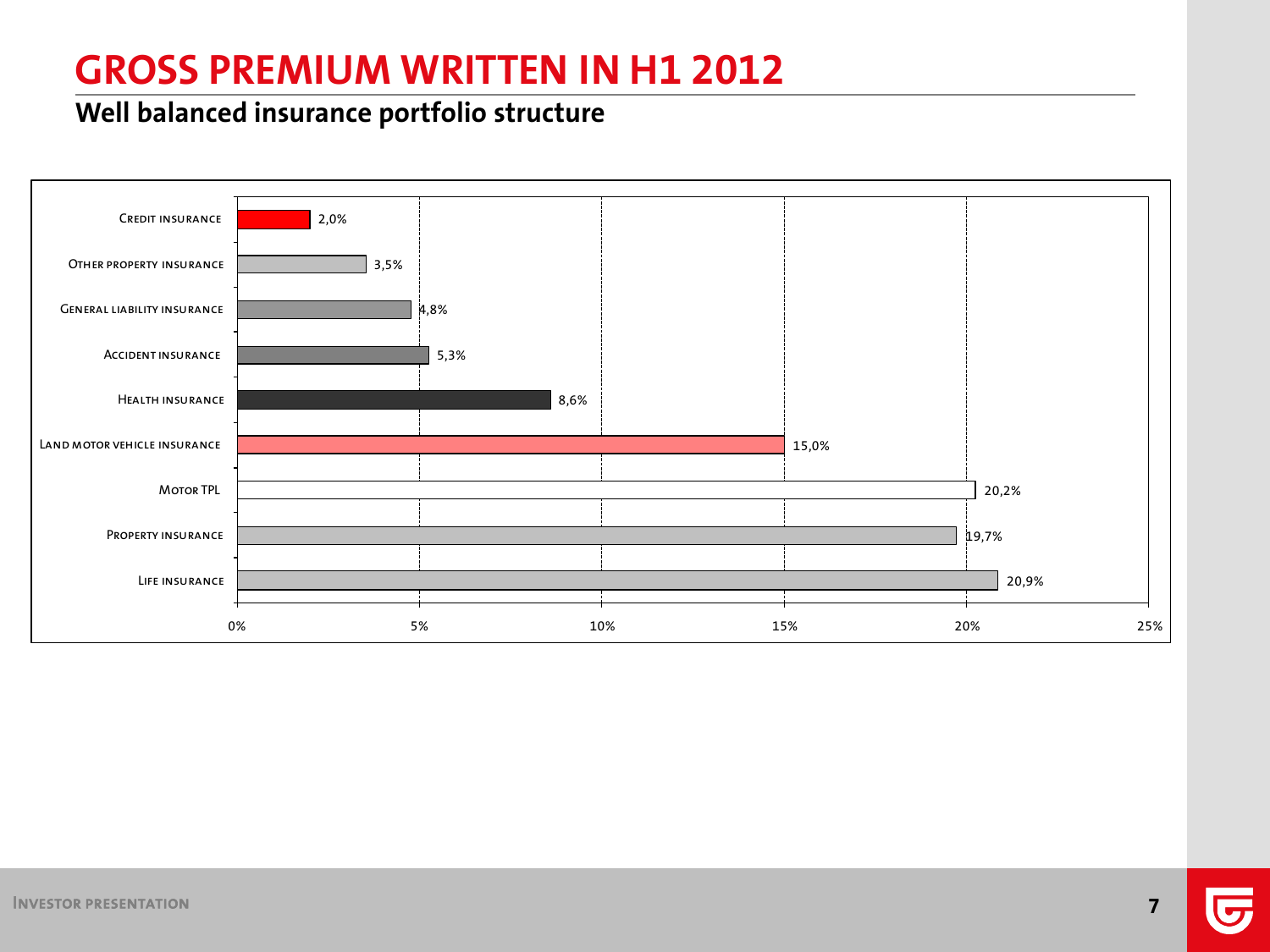**Slovenia: Zavarovalnica Triglav d.d., Triglav Zdravstvena zavarovalnica d.d.**

 $\overline{\mathbf{u}}$ 

 $\bigcirc$ 

1

Gross premium written: -4% 416.1 m EUR

Market share (in 2011) : 37.1% -0.8 p.p.

Market position: 1

Gross operating costs: -1% 83.8 m EUR

Gross claims paid: +1% 243.4 m EUR

Combined ratio: 83.7% -2.4 p.p.

## **Market development in 2011:**

- **Insurance penetration (2010): 5.9%**
- GPW: 2,092 m EUR (-0.1%)
- **Insurance density (2010): 1,020 EUR** per capita

- New strategy of the group strictly implemented
- **High improvement of combined** ratio
- **Impairments of financial** instruments

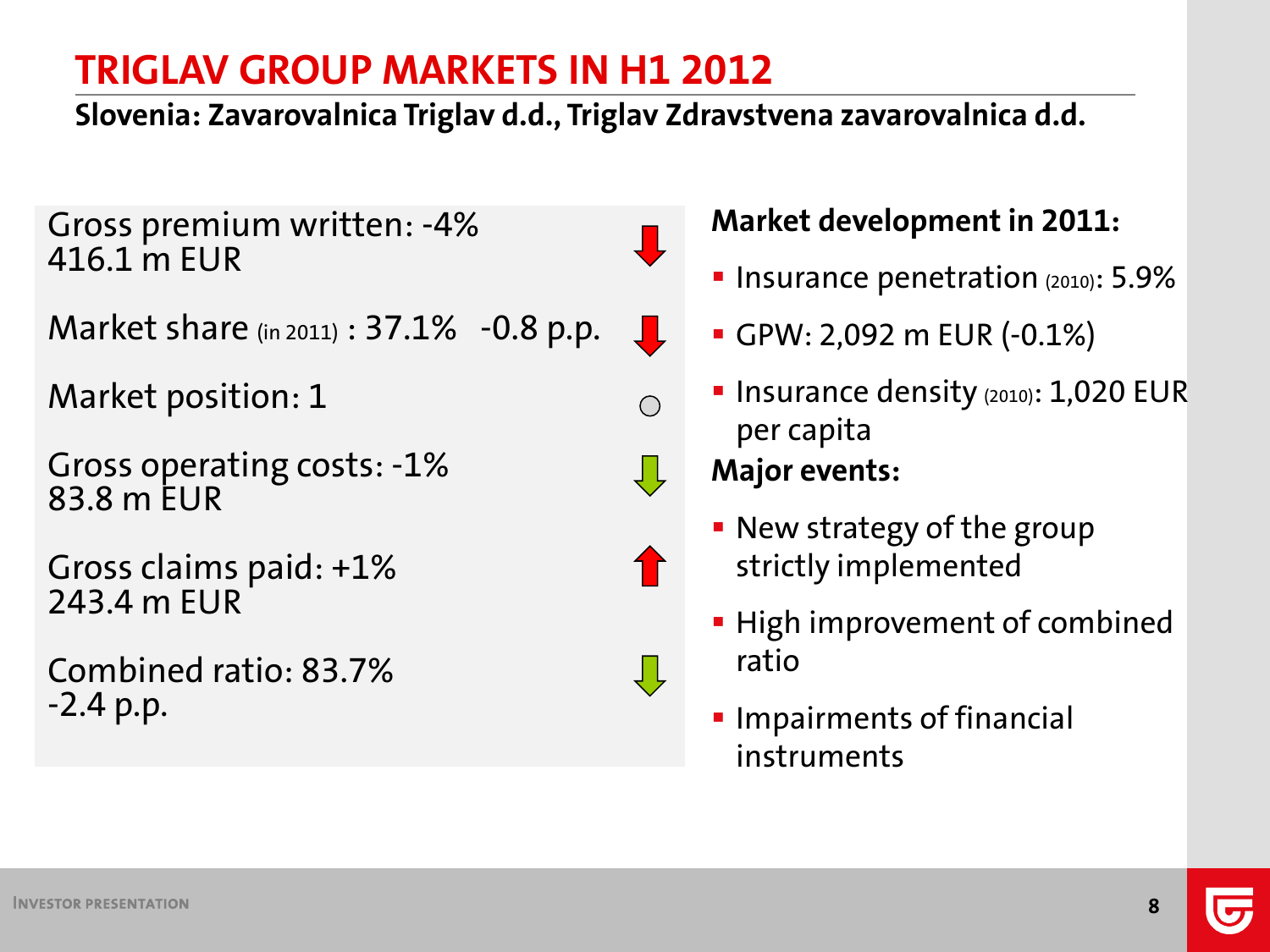### **Croatia: Triglav Osiguranje d.d.**

Gross premium written: -10% 27.8 m EUR

Market share (in 2011) : 4.3% -0.1 p.p.

Market position: 7

Gross operating costs: -1% 8.1 m EUR

Gross claims paid: +5% 13.7 m EUR

Combined ratio: 108.7% +1.5 p.p.

#### **Market development in 2011:**

- **Insurance penetration (2010): 2.8%**
- GPW: 1,229 mio EUR (-3%)
- **Insurance density (2010): 286 EUR** per capita

#### **Major events:**

 $\bigcirc$ 

- GPW lower due to loss of a major client, portfolio selection (casco, life stock) and drop of credit insurance
- **Impact of financial crises**

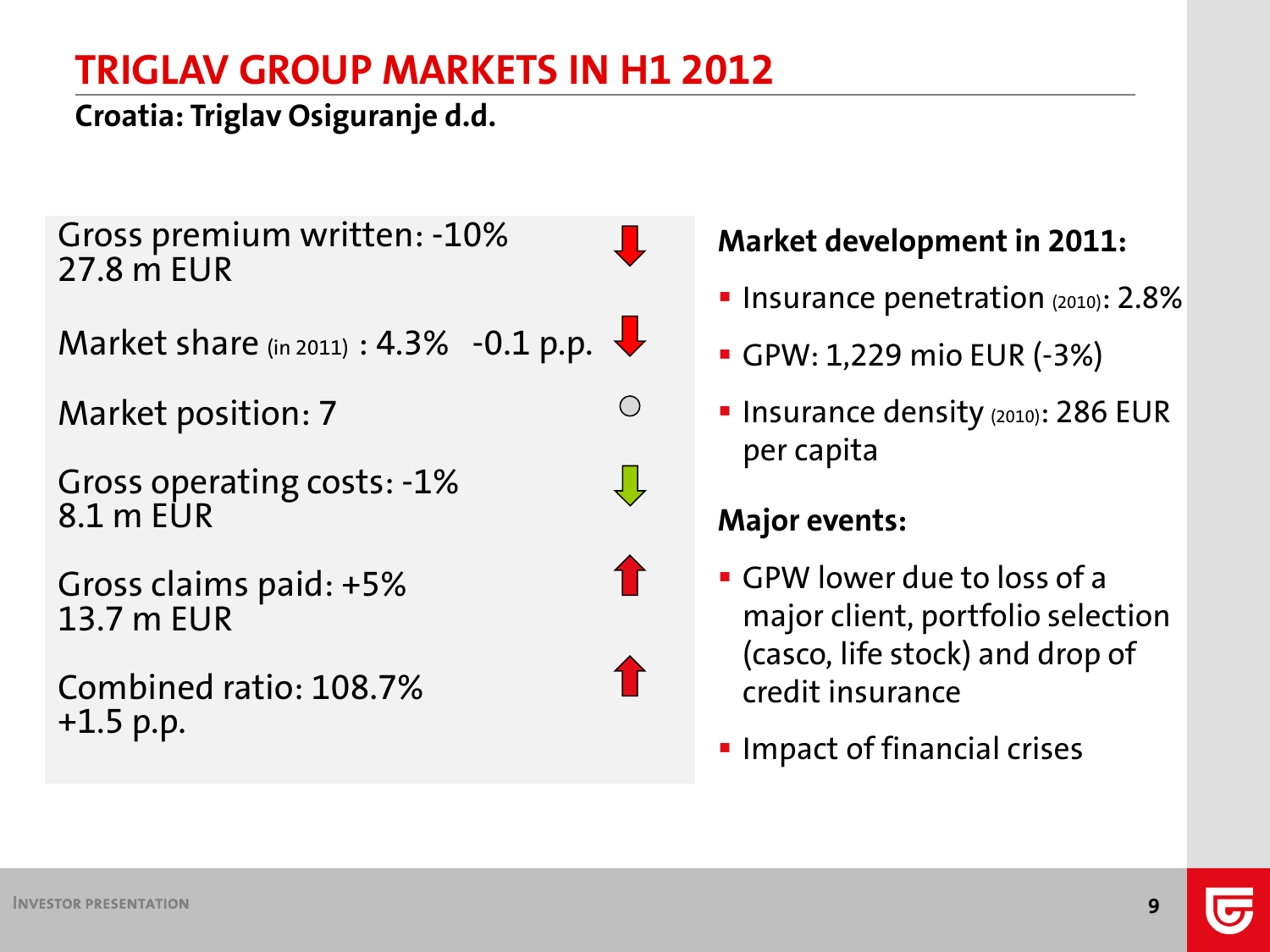### **Serbia: Triglav Osiguranje a.d.o.**

Gross premium written: -17% 8.8 m EUR

 $\bigcirc$ 

Market share (in 2011) :  $3.7% +0.2$  p.p.  $\boxed{\phantom{1}}$ 

Market position: 7

Gross operating costs: -14% 5.3 m  $FUR$ 

Gross claims paid: -15% 3.9 m EUR

Combined ratio: 112.5% +4.1 p.p.

#### **Market development in 2011:**

- **Insurance penetration**  $(2010)$ : 1.8 %
- GPW: 526 m EUR (+2 %)
- **Insurance density (2010): 75 EUR** per capita

- **Impact of stricter cost** management on MTPL acquisition
- **Restructuring of management**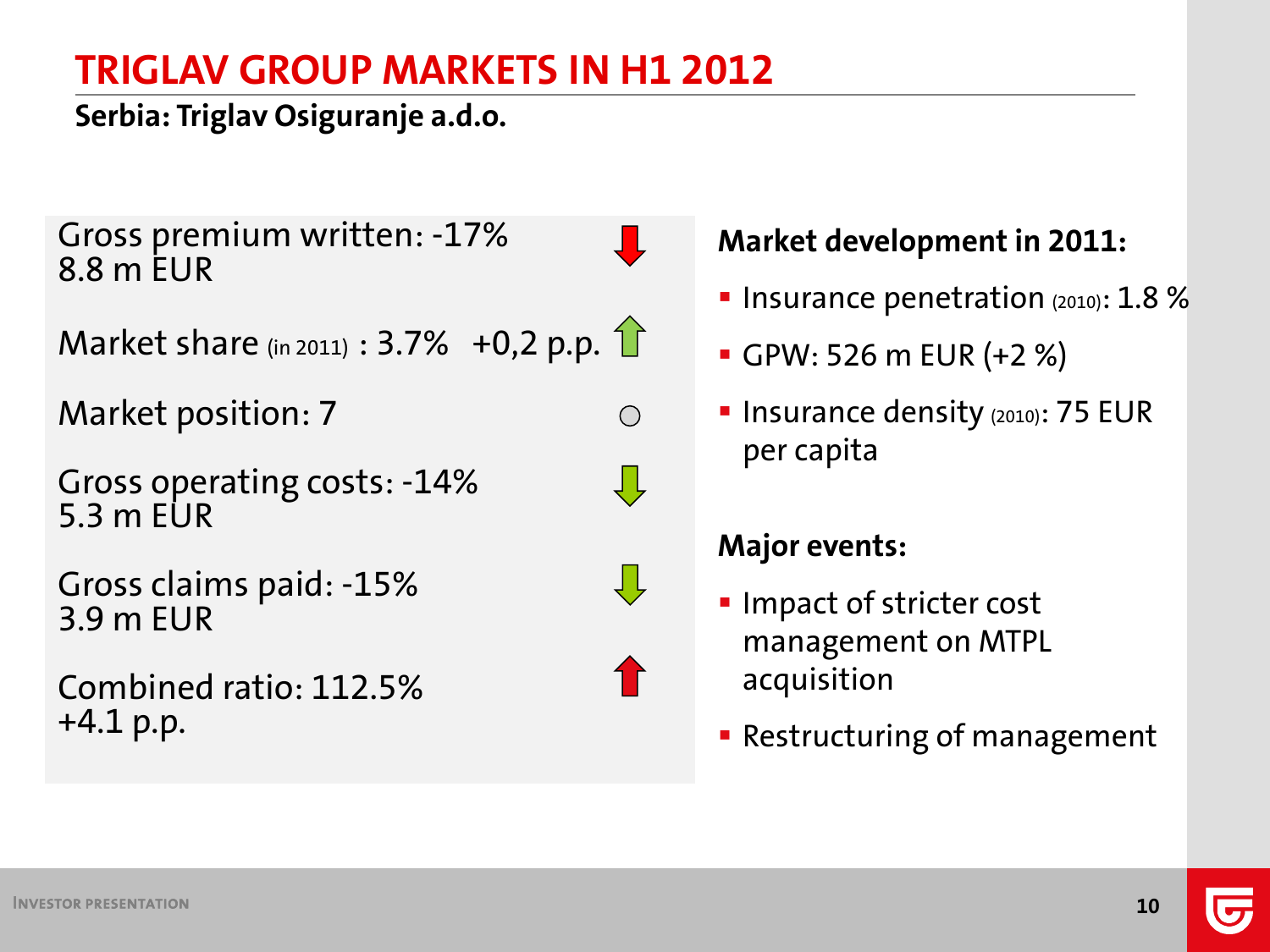**Bosnia and Herzegovina: Triglav osig. Sarajevo d.d., Triglav osig. Banja Luka a.d.**

 $\bigcirc$ 

J Ļ

Gross premium written: -1% 11.1 m EUR

Market share (in 2011) : 8.2% -1.2 p.p.

Market position: 3

Gross operating costs: -8% 4.6 m EUR

Gross claims paid: +15% 4.6 m EUR

Combined ratio: 98.8% -2.9 p.p.

#### **Market development in 2011:**

- **Insurance penetration**  $(2010)$ :  $1.5\%$
- GPW: 255 m EUR (+4%)
- **Insurance density**  $(2010)$ **: 65 EUR** per capita

- **Restructuring of insurance** portfolio into non-car insurance
- **EXEC** Lower acquisition costs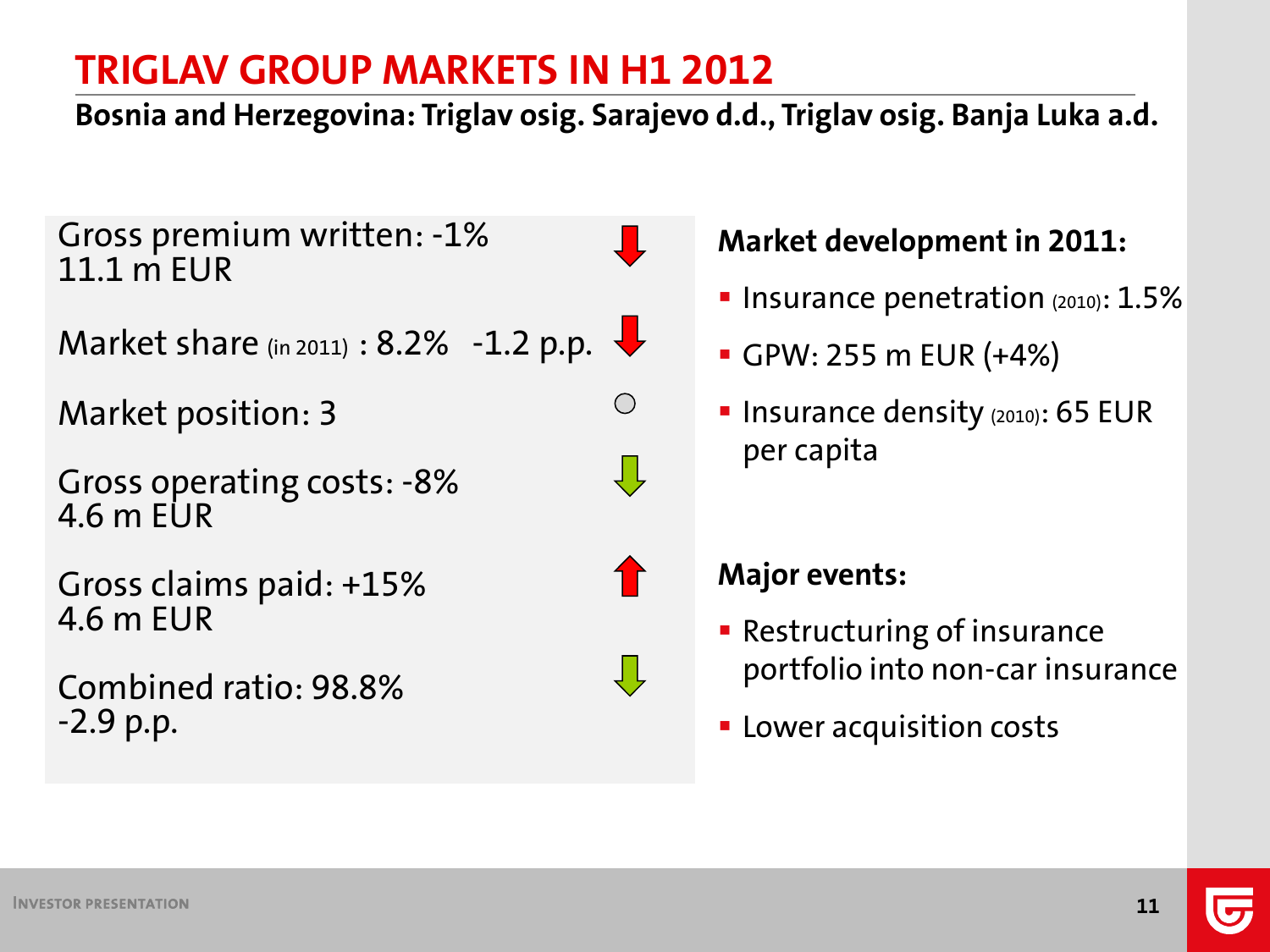**Montenegro: Lovćen osiguranje a.d. & Lovćen, životna osiguranja a.d.**

Gross premium written: -11% 14.8m EUR

Market share (in 2011) : 47.3% -4.7 p.p. $\blacktriangleright$ 

Market position: 1

Gross operating costs: +11% 5.3 m EUR

Gross claims paid: -2% 8.7 m EUR

Combined ratio: 92.0% -7.1 p.p.



 $\bigcirc$ 





**Market development in 2011:**

- **Insurance penetration** (2010):  $1.6\%$
- GPW (2011): 65 m EUR (+4%)
- **Insurance density (2010): 99 EUR** per capita

- **-** Loss of major client, lower MTPL sales due to competition on acquisition costs and natural catastrophe at the beginning of the year
- **Turnaround strategy and** management yielding results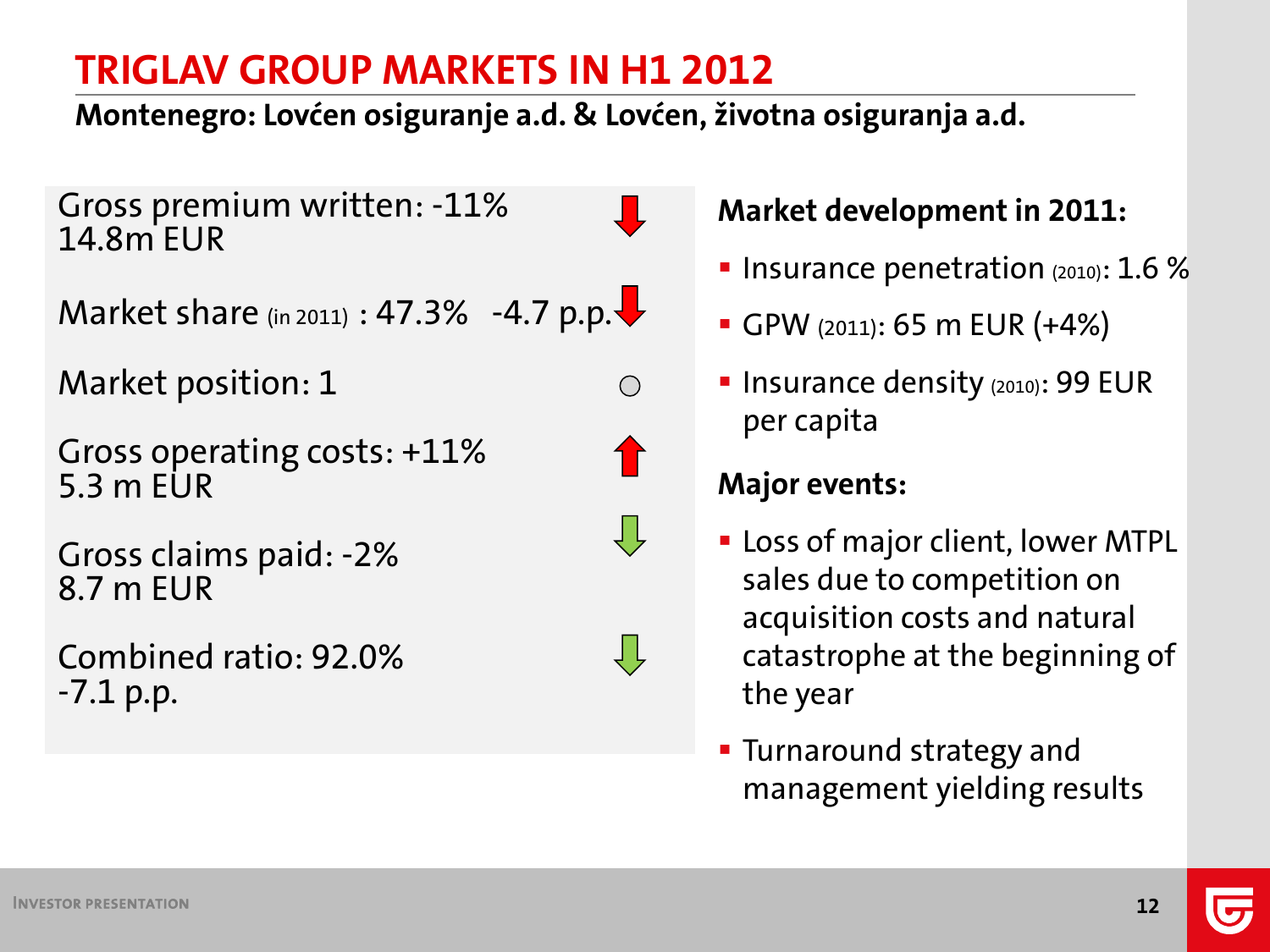**Macedonia: Triglav Osiguruvanje a.d.**

Gross premium written: -8% 10.3 m EUR

Market share NL  $_{(in 2011)}$  : 19,7% -2.1 p.p.

Market position NL: 1

Gross operating costs: +10%  $2.9$  m FUR

Gross claims paid: -16% 5.4 m EUR

Combined ratio: 81.9% -14.3 p.p.

## **Market development in 2011:**

- **Insurance penetration (2010): 1.2 %**
- GPW: 110 m EUR (+4%)
- **Insurance density (2010): 51 EUR** per capita

## **Major events:**

 $\bigcirc$ 

Ų,

- **Lower MTPL sales through** brokers due to escallating commissions
- **Higher costs due to non**personnel overhead
- **Insurance provision effect**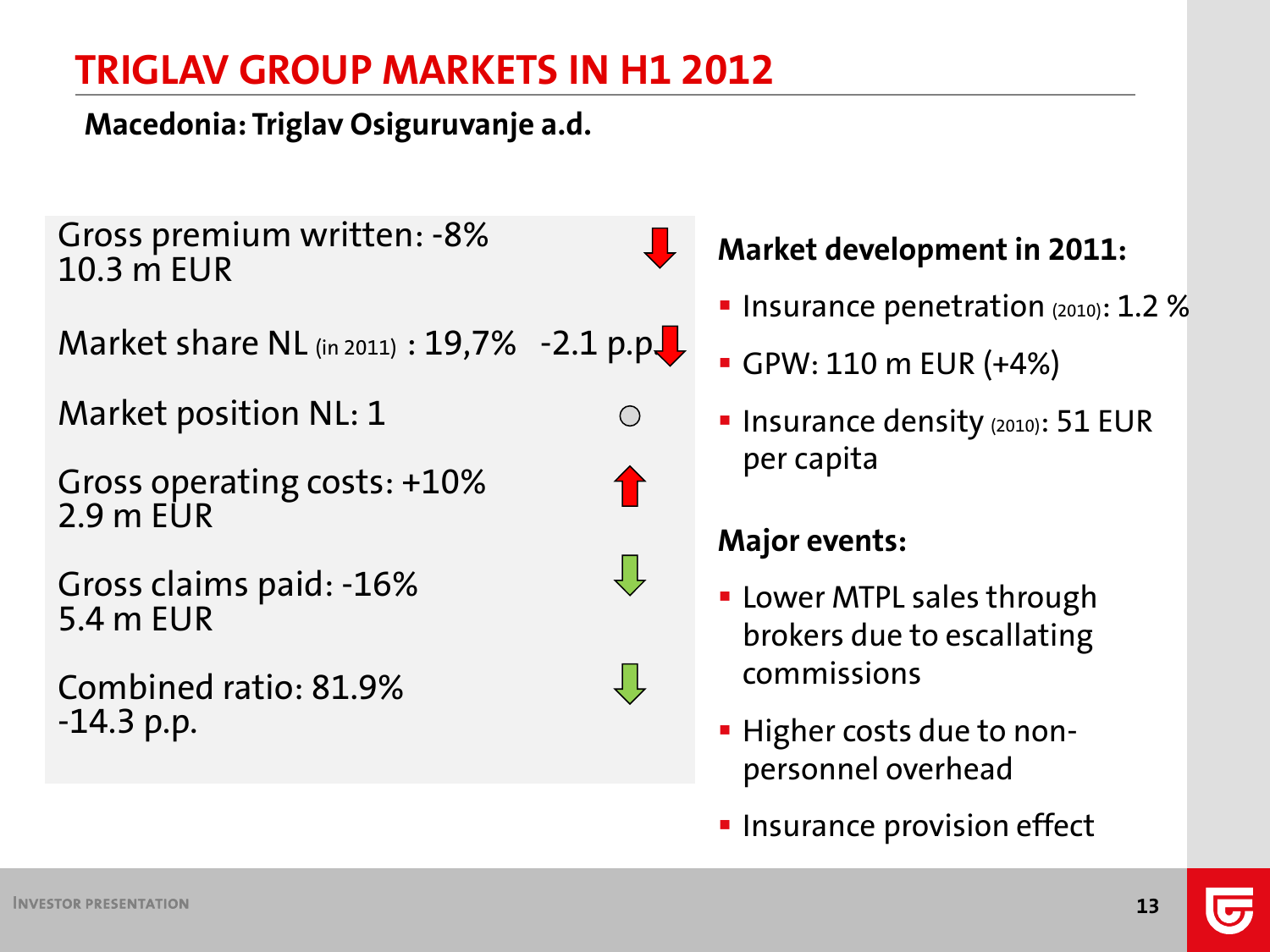$\bigcirc$ 

**Czech republic: Triglav Pojišt'ovna a.s.**

Gross premium written: 0% 14.4 m EUR

Market share NL (in 2011) :  $0.9\%$  0.0 p.p.  $\circ$ 

Market position NL: 11

Gross operating costs: +9% 4.6 m EUR

Gross claims paid: +9% 9.6 m EUR

Combined ratio: 119.6% +19.8 p.p.

**Market development in 2011:**

- **Insurance penetration**  $(2010)$ :  $4.0\%$
- GPW NL: 2,890 m EUR (+1%)
- **Insurance density (2010): 568 EUR** per capita

- **Restructuring of insurance** portfolio
- **Higher claims paid due to some** big loss events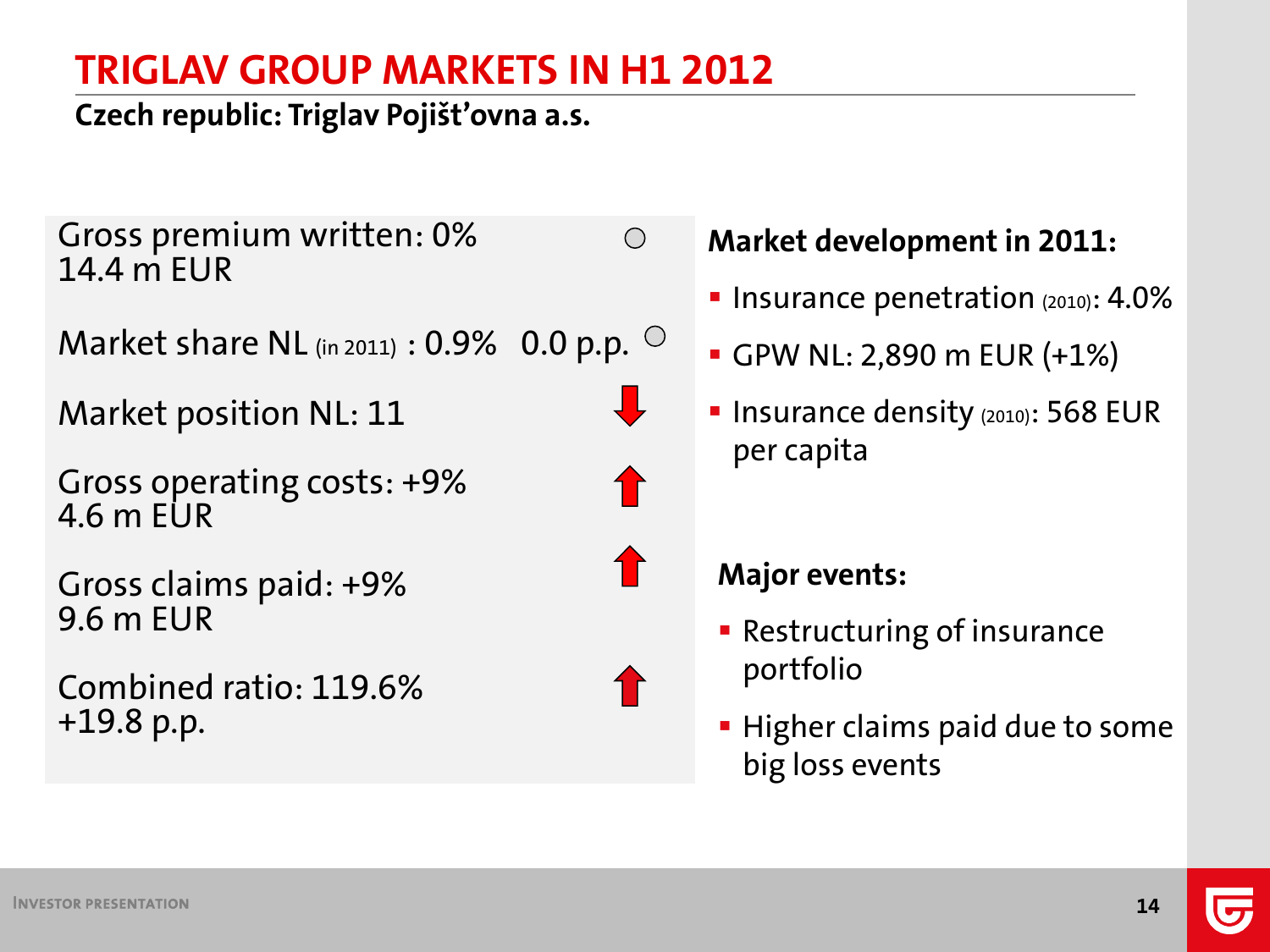## **IFC ENTERS TRIGLAV GROUP INTERNATIONAL BUSINESS**

#### **Future structure of international insurance business**

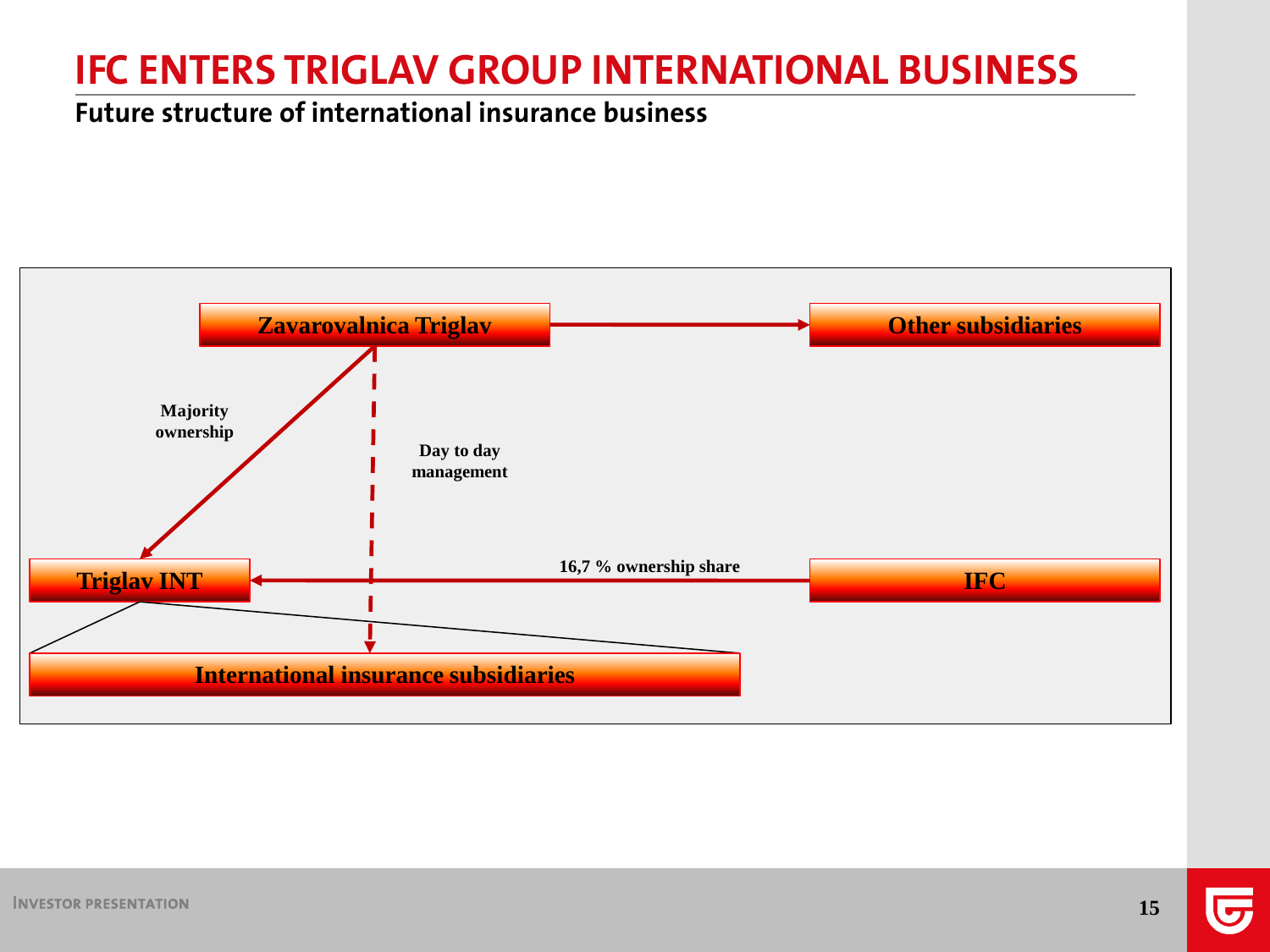## **THE STRATEGY OF TRIGLAV GROUP**

**Moderate expansion with focus on profitability**

## **Triglav Group Goals for 2015**

- **Return on equity (end of strategic period target): 12%**
- **Net combined ratio: 95% stable**
- Gross premium written: 1.1 billion EUR
- **Profitable operation of all subsidiaries**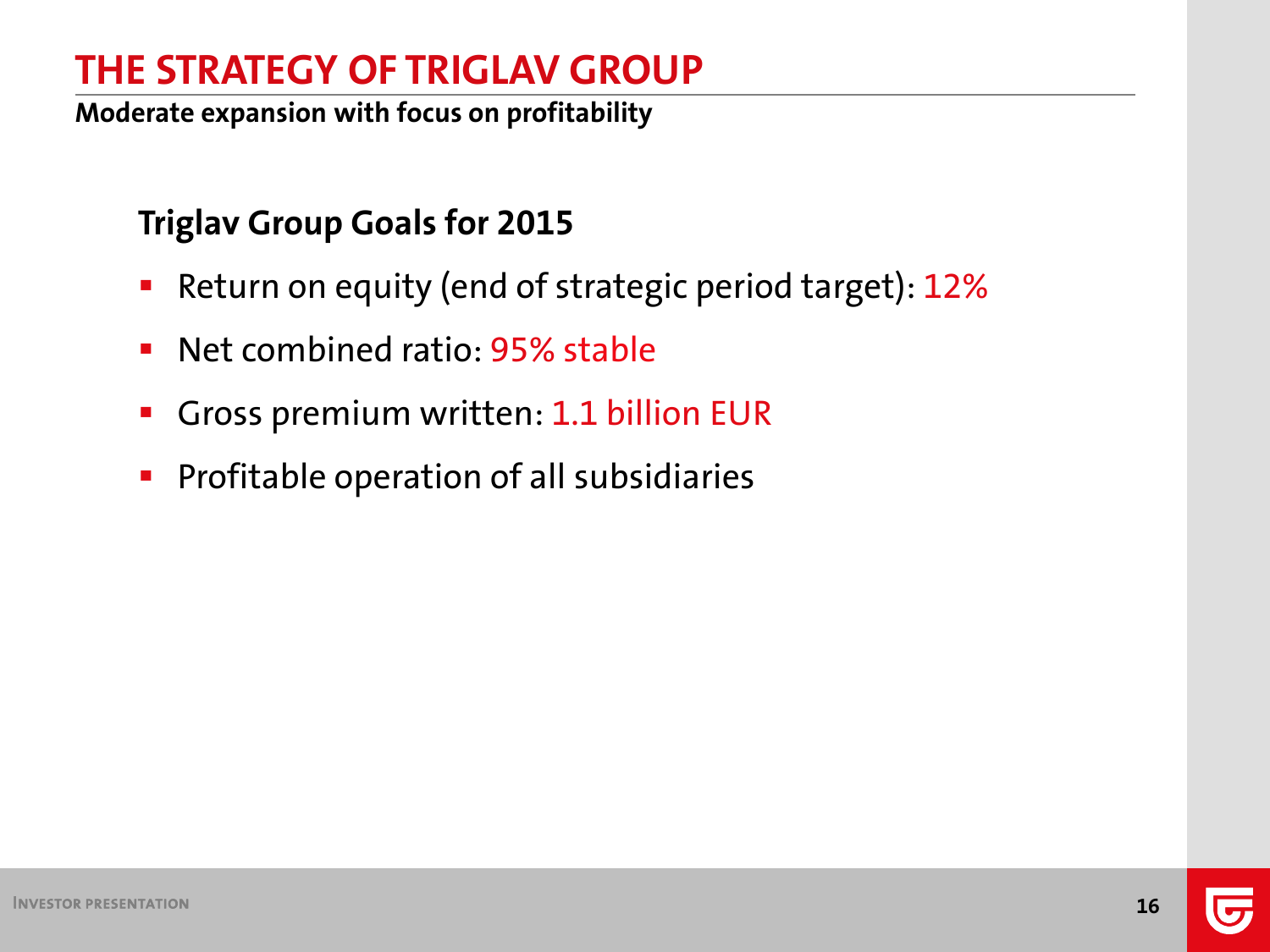## **TRIGLAV GROUP PLANS FOR 2012**

#### **Stable premium growth with high growth of profits**

|                                      |            |            | In EUR million |                        |           |
|--------------------------------------|------------|------------|----------------|------------------------|-----------|
|                                      |            |            | Plan           | <b>INDEX</b>           |           |
|                                      | 2010       | 2011       | 2012           | 2011/2010              | 2012/2011 |
| Gross written premium                | 1.013,6    | 989,4      | 984,0          | 98                     | 99        |
| Net premium income                   | 946,2      | 916,3      | 905,8          | 97                     | 99        |
| Gross claims settled                 | 588,3      | 593,9      | 622,5          | 101                    | 105       |
| Net claims incurred                  | 557,7      | 576,1      | 595,9          | 103                    | 103       |
| Gross operating costs*               | 239,9      | 234,8      | 235,0          | 98                     | 100       |
| Profit before tax                    | 43,3       | 58,0       | 73,7           | 134                    | 127       |
| Net profit for the accounting period | 26,6       | 47,5       | 60,6           | 178                    | 127       |
|                                      |            |            | Plan           | <b>INDEX</b>           |           |
|                                      | 31.12.2010 | 31.12.2011 | 31.12.2012     | 2011/2010              | 2012/2011 |
| <b>Balance sheet total</b>           | 3.024,4    | 2.962,0    | 3.172,5        | 98                     | 107       |
| Gross insurance technical provisions | 2.270,9    | 2.234,1    | 2.354,4        | 98                     | 105       |
| Total equity                         | 499,0      | 489,5      | 554,2          | 98                     | 113       |
| Number of employees                  | 5.247      | 5.064      | 5.180          | 97                     | 102       |
|                                      |            |            | <b>Plan</b>    | Change in percent. pt. |           |
|                                      | 2010       | 2011       | 2012           | 2011/2010              | 2012/2011 |
| Expense ratio                        |            | 29,2%      | 28,9%          | $-0,9$                 | $-0,3$    |
|                                      | 30,1%      |            |                |                        |           |
| Net claims ratio                     | 61,9%      | 61,0%      | 66,5%          | $-0,9$                 | 5,5       |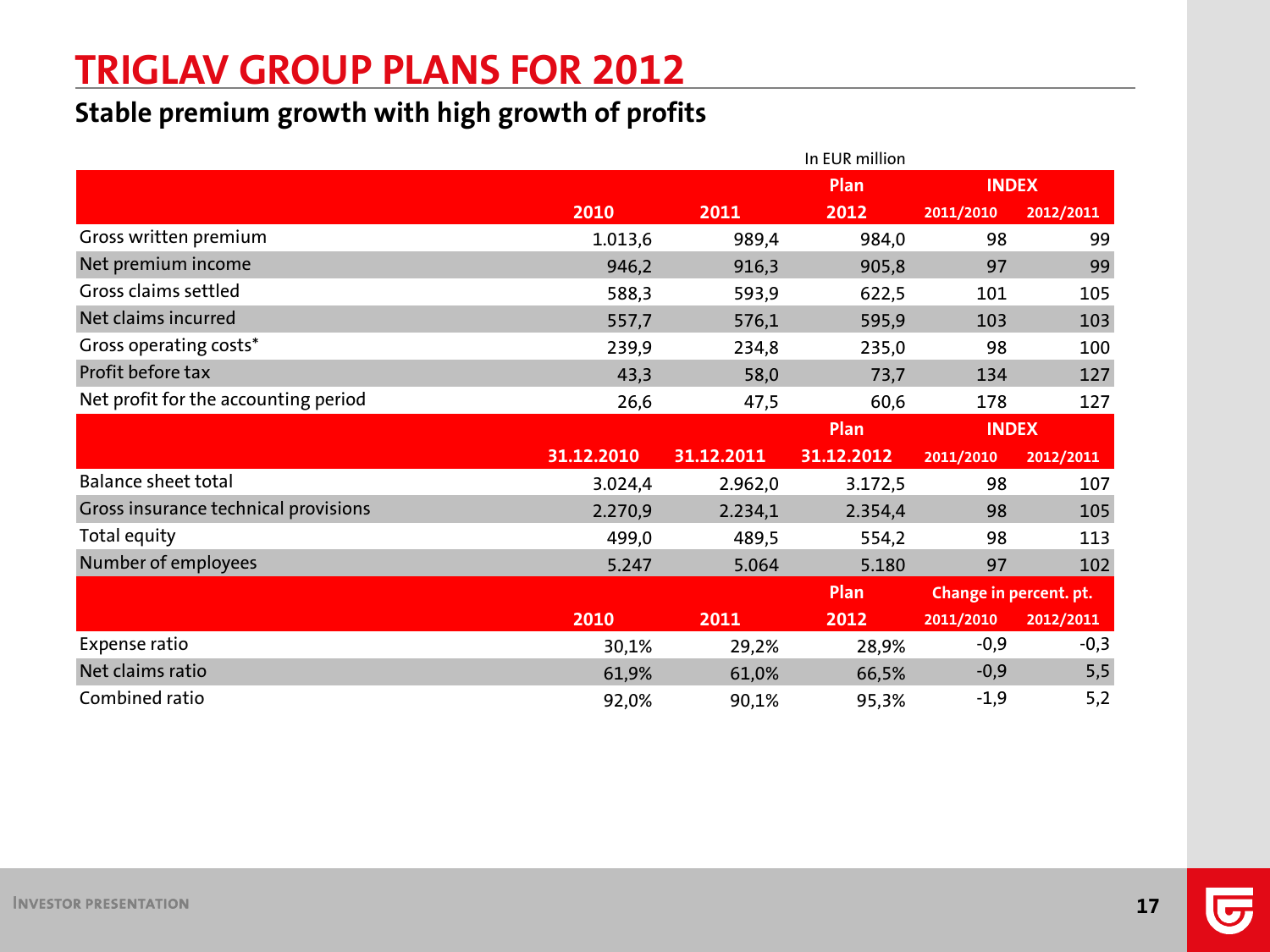## **INVESTMENT PORTFOLIO**

#### **Consistent investment strategy**

#### **STRUCTURE OF PORTFOLIO INVESTMENTS**

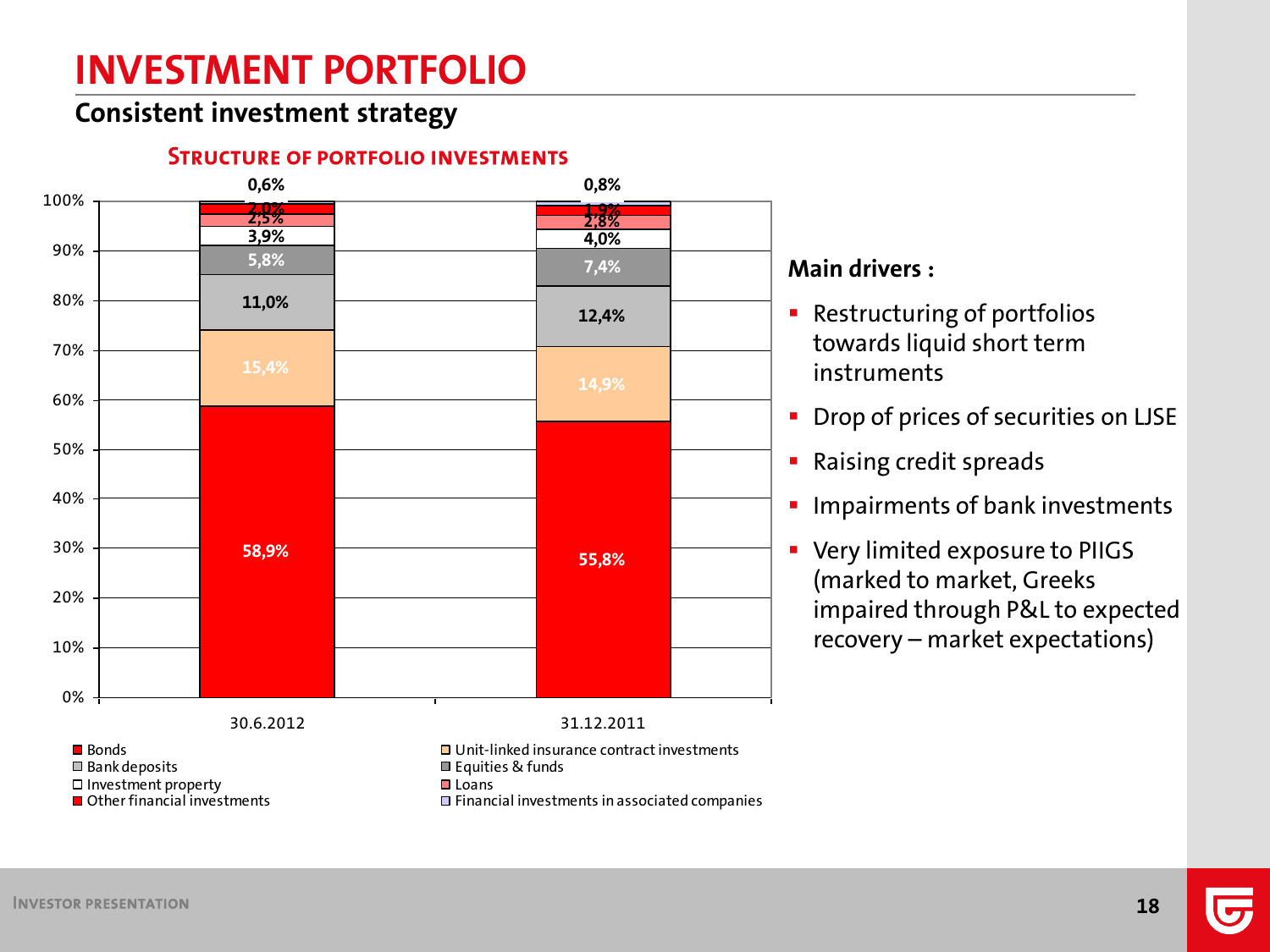## **STRONG CAPITAL BASE**

**Solvency ratios and technical provisions follow the strategy and demanding business conditions SOLVENCY RATIOS BY YEARS** 





31.12.2007 31.12.2008 31.12.2009 31.12.2010 31.12.2011

174% 179%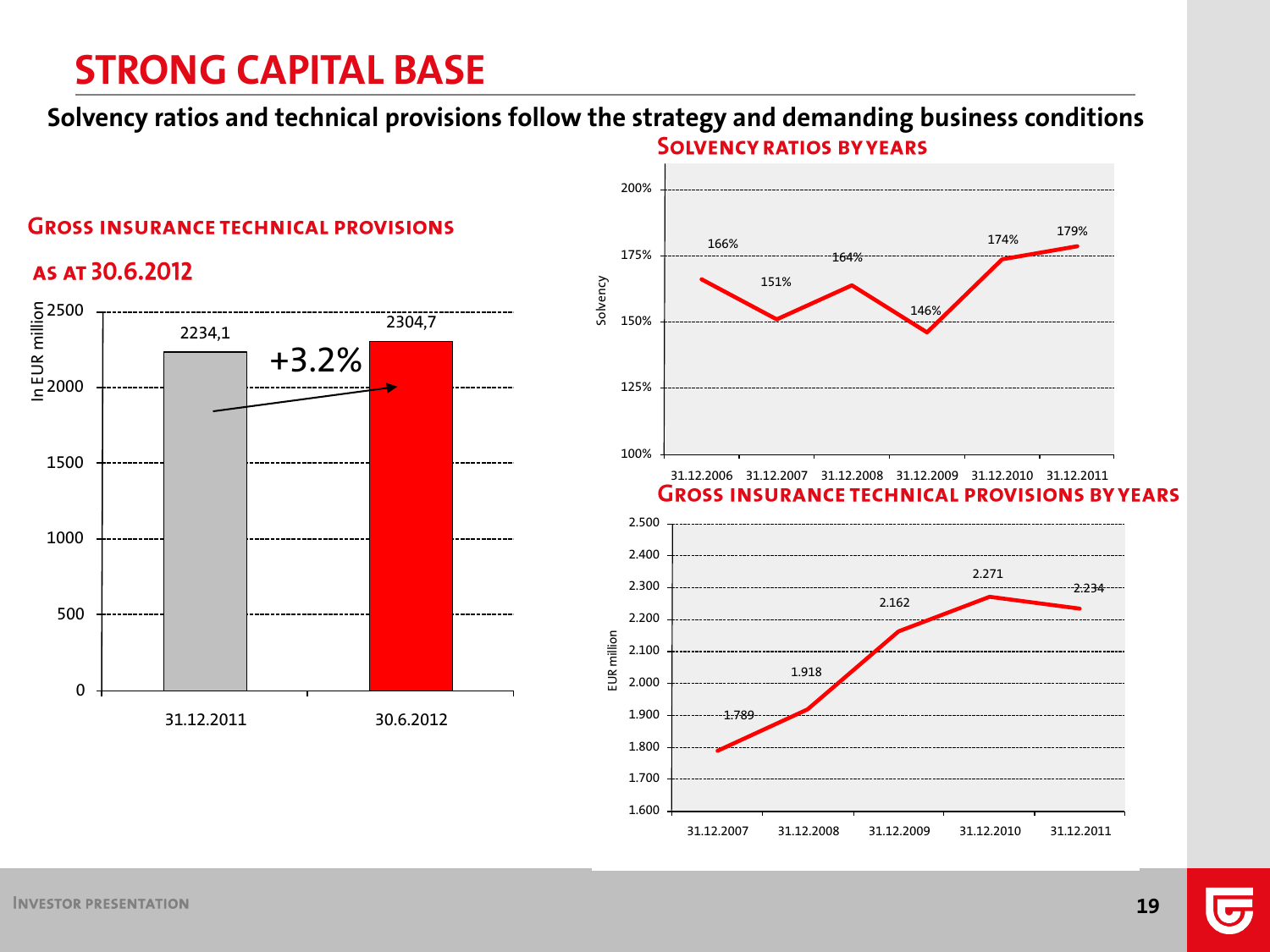## **INVESTOR RELATIONS CONTACTS**

UROŠ IVANC + 386 1 47 47 468 Executive director - finance uros.ivanc@triglav.si

Webpage: http://www.triglav.eu/en/investors/